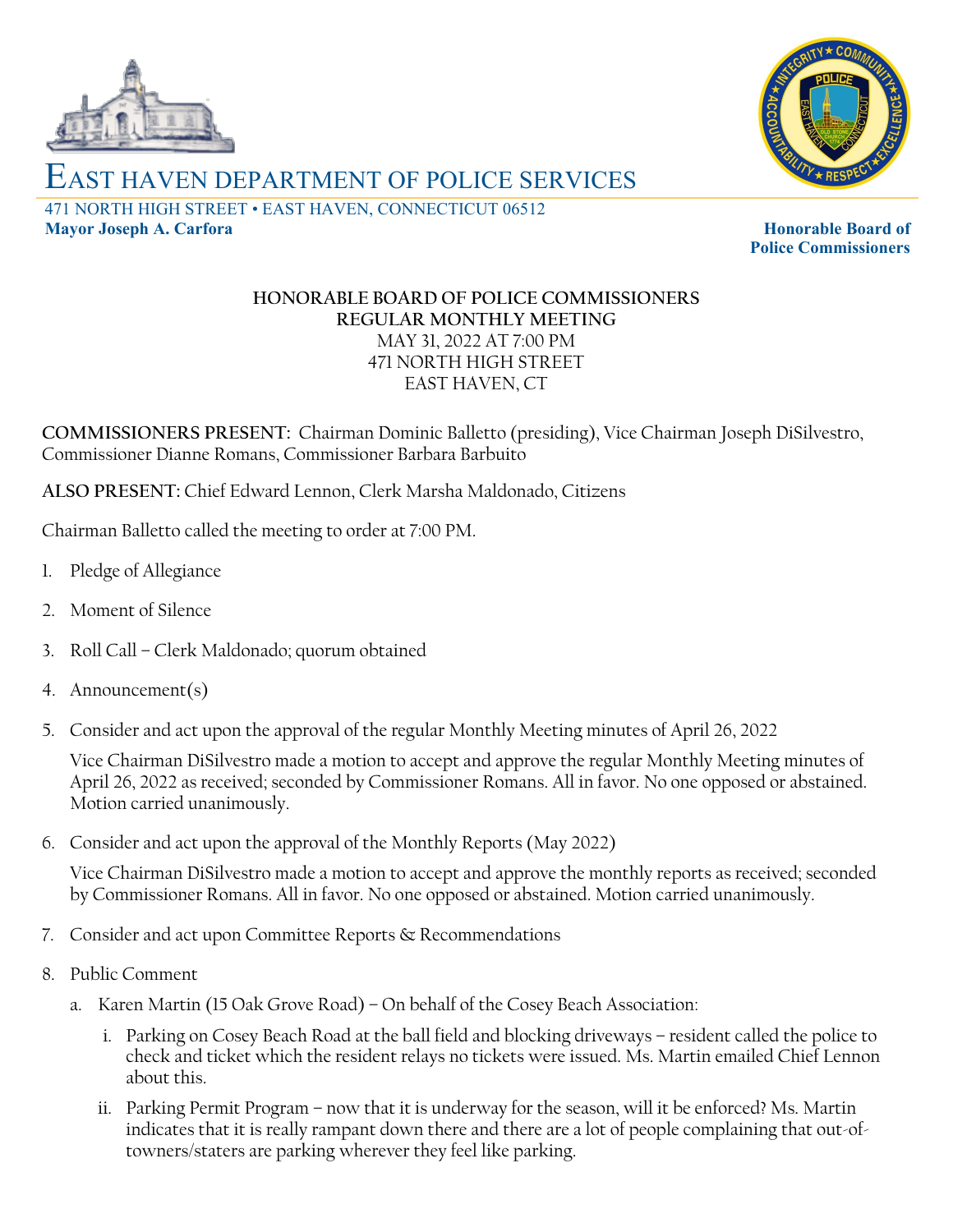Chief Lennon commented that the police department has received similar complaints about the permit parking, however, the out-of-town/state plates are legitimately registered – they are people who have a permanent residence elsewhere but have summer homes and/or are property owners in East Haven. Of note, 20 tickets/citations were issued on Memorial Day (numbers for Saturday and Sunday were not readily available), and patrol was actively enforcing permit parking the entire holiday weekend (the symbolic beginning of the summer season).

John Wobensmith (93 Cosey Beach Avenue) commented that the illegal parking issues are basically on Bradford Avenue between Cosey Beach and Coe Avenue.

- iii. Request for the Traffic & Public Safety Committee to review speed limits on residential streets such as Palmetto Trail and Catherine Street and other streets down that end. People are speeding anyway but if we could make it 15 mph instead of 25 mph in a neighborhood that may help. Chief Lennon explained that the state statute is very specific – several conditions must be met, i.e., school zones. Ms. Martin further requested speed limit signs on the residential streets. She also noticed that from Short Beach Road along Hemingway Avenue to the Center, there is only one (1) speed limit sign. Chief Lennon explained that that section of roadway (Route 142) is a state roadway. As a courtesy, the BOPC will send a letter to the DOT requesting more speed limit signs along this route.
- iv. Request for curb painting to indicate '25 feet from the corner'. Chairman Balletto asked Mr. Wobensmith to put the specifics of his request in writing to the Board. Chief Lennon mentioned that there is no requirement to mark 25 feet. Further, of the tickets issued, outside of permit parking and fire lane, this is probably the number one ticket issued. In the past, we had measured out and placed tick-marks on the curb, but we ran into several problems as too much "painting" has the opposite of the intended effect (i.e., people will ignore; signage fatigue). We will have Traffic Maintenance survey the area to see what can be done. Ms. Martin also spoke with Charlie Coyle about painting and Chief Lennon commented that painting was supposed to start today but it is weather-permitting – cannot be too hot or too cold, and today it was much too hot.
- 9. Correspondence Received/Sent
	- a. Noreen Clough, President of the East Haven Fall Festival, Inc. (dated April 14, 2022) Will address under New Business 12.c.
	- b. Mark Carlino, Division Chief of Traffic Engineering, Bureau of Engineering and Construction, State of Connecticut Department of Transportation (via email, dated May 27, 2022) – Pedestrian Control Feature Upgrades – State Project No. 0173-0521 which seeks to upgrade existing pedestrian crossing equipment to include countdown pedestrian indications, accessible pedestrian pushbuttons, and concurrent pedestrian phasing in an effort to improve accessibility and pedestrian safety and meet current DOT standards. The designated locations are Route 142 (Short Beach Road) at Mansfield Grove Road and Route 100 (North High Street) at Mill Street.

Vice Chairman DiSilvestro made a motion to add the approval of the State Project No. 0173-0521 at Routes 142 and 100 to the agenda as New Business 12.d.; seconded by Commissioner Barbuito. All in favor. No one opposed or abstained. Motion carried unanimously.

## 10. Department Updates (Chief Lennon)

- a. Personnel Matters/Injured Employees
	- i. Three (3) vacancies: testing for patrol officer and detective is in progress, and we have an active list for lieutenant. By the time all the testing is complete, Chief Lennon anticipates that the Board can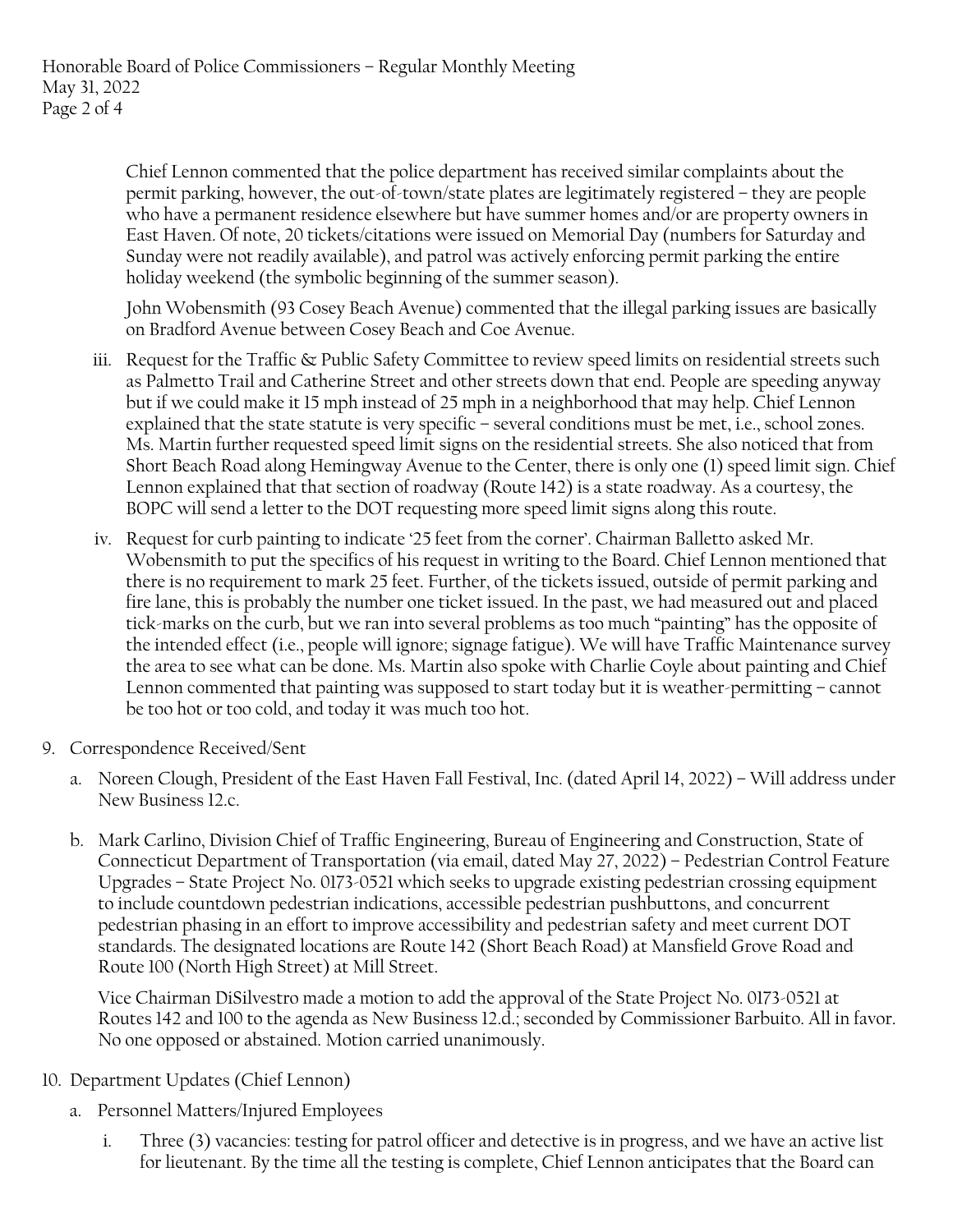act on the vacancies some time in late August/early September. The next police academy start date is tentatively scheduled for late September and we are awaiting confirmation of seats.

b. Overtime

Tracking better than this same time last fiscal year, however, transfers will be necessary to cover our expected year-end deficit. Typically, we can transfer from 'unused salaries' to offset overtime deficits.

- c. Awards & Commendations
- d. Noteworthy News

Officer Anthony Fiorillo is our nomination for this year's Joseph Buonome Memorial Public Safety Award to be presented at the East Haven Rotary Club's Annual Installation of Officers Dinner on Wednesday, June 22, 2022, at The Woodwinds in Branford. All are welcome and encouraged to attend. Please see Marsha Maldonado for tickets.

11. Old Business

Chairman Balletto announced that there will be some training for the Board to better understand Department operations. To meet Town Charter guidelines, it will be posted as a Special Meeting later in the summer.

- 12. New Business
	- a. Discussion and approval of revised policies 302.9 (Weapons and Weapons Storage), 404.8 (Use of Force), 407.7 (Force Investigations and Review), 414.6 (Motorized Pursuits)

Chief Lennon gave an overview of the revisions per state statute pursuant to the Police Accountability Act and expert recommendation from our recent off-year CALEA accreditation audit. Policy 302.9 was updated to reflect the replacement of Department firearms and the list of authorized firearms/equipment. We have already converted and have a temporary general order in place until the Board approves the policy. There were no questions.

Vice Chairman DiSilvestro made a motion to approve revised policy 302.9 (Weapons and Weapons Storage) effective June 1, 2022; seconded by Commissioner Dianne Romans. All in favor. No one opposed or abstained. Motion carried unanimously.

Vice Chairman DiSilvestro made a motion to approve revised policy 404.8 (Use of Force) effective July 1, 2022; seconded by Commissioner Dianne Romans. All in favor. No one opposed or abstained. Motion carried unanimously.

Vice Chairman DiSilvestro made a motion to approve revised policy 407.7 (Force Investigations and Review) effective July 1, 2022; seconded by Commissioner Dianne Romans. All in favor. No one opposed or abstained. Motion carried unanimously.

Vice Chairman DiSilvestro made a motion to approve revised policy 414.6 (Motorized Pursuits) effective July 1, 2022; seconded by Commissioner Dianne Romans. All in favor. No one opposed or abstained. Motion carried unanimously.

b. Action regarding appointment of Commission member(s) to serve as Hearing Contestment Officer(s) pursuant to Town ordinance 11-18

Vice Chairman DiSilvestro made a motion to appoint Commission members to serve as Hearing Contestment Officers pursuant to Town ordinance 11-18. Chairman Balletto appointed Vice Chairman DiSilvestro as the Chairman and Commissioner Barbuito as the deputy with himself and Commissioner